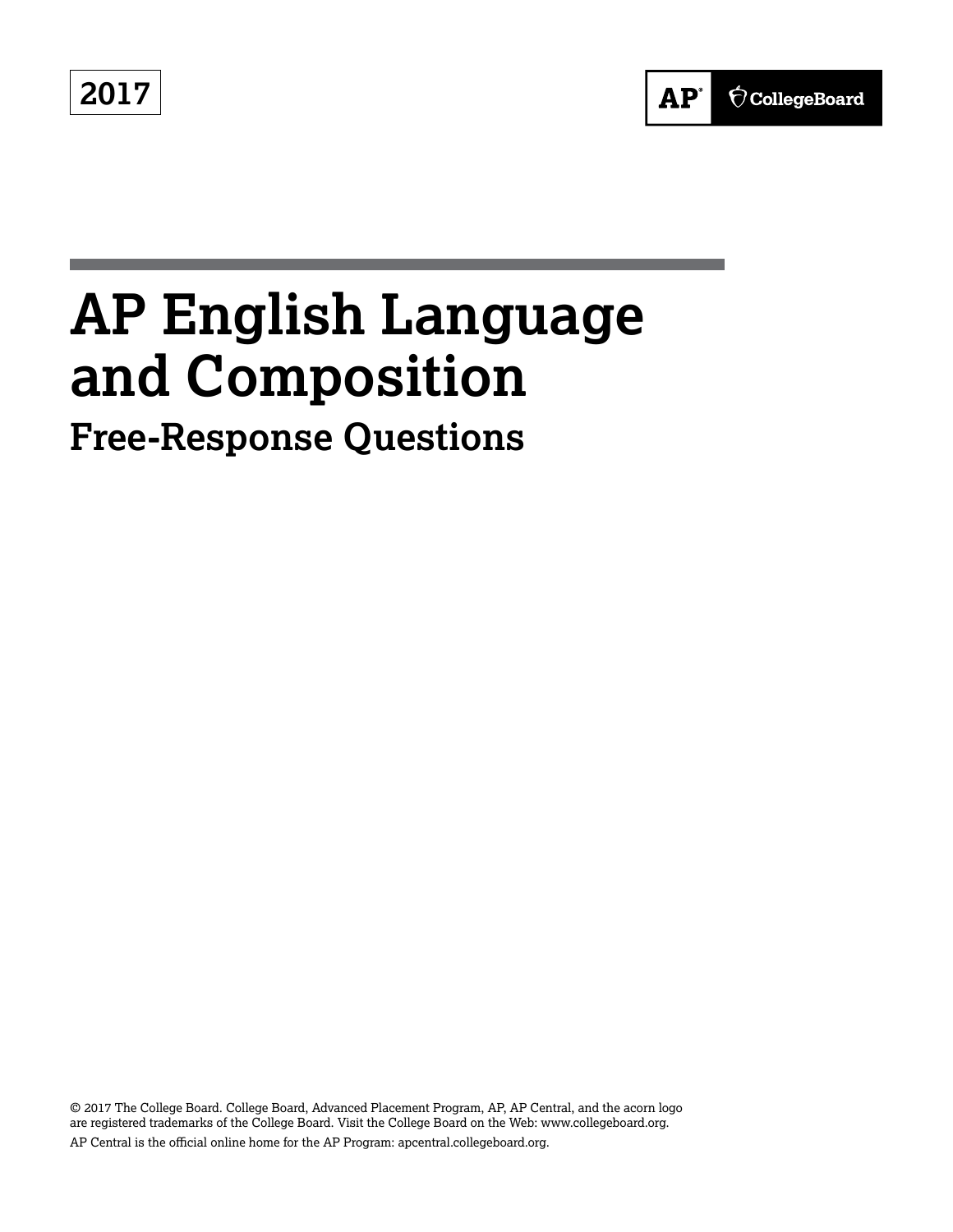# **ENGLISH LANGUAGE AND COMPOSITION SECTION II Total Time—2 hours, 15 minutes**

#### **Question 1**

#### **Suggested reading and writing time—55 minutes. It is suggested that you spend 15 minutes reading the question, analyzing and evaluating the sources, and 40 minutes writing your response. Note: You may begin writing your response before the reading period is over.**

(This question counts for one-third of the total essay section score.)

As the Internet age changes what and how people read, there has been considerable debate about the future of public libraries. While some commentators question whether libraries can stay relevant, others see new possibilities for libraries in the changing dynamics of today's society.

Carefully read the following six sources, including the introductory information for each source. Then synthesize material from at least three of the sources and incorporate it into a coherent, well-written essay in which you develop a position on the role, if any, that public libraries should serve in the future.

Your argument should be the focus of your essay. Use the sources to develop your argument and explain the reasoning for it. Avoid merely summarizing the sources. Indicate clearly which sources you are drawing from, whether through direct quotation, paraphrase, or summary. You may cite the sources as Source A, Source B, etc., or by using the descriptions in parentheses.

Source A (Kranich) Source B (calendar) Source C (Shank) Source D (charts) Source E (Siegler) Source F (ALA)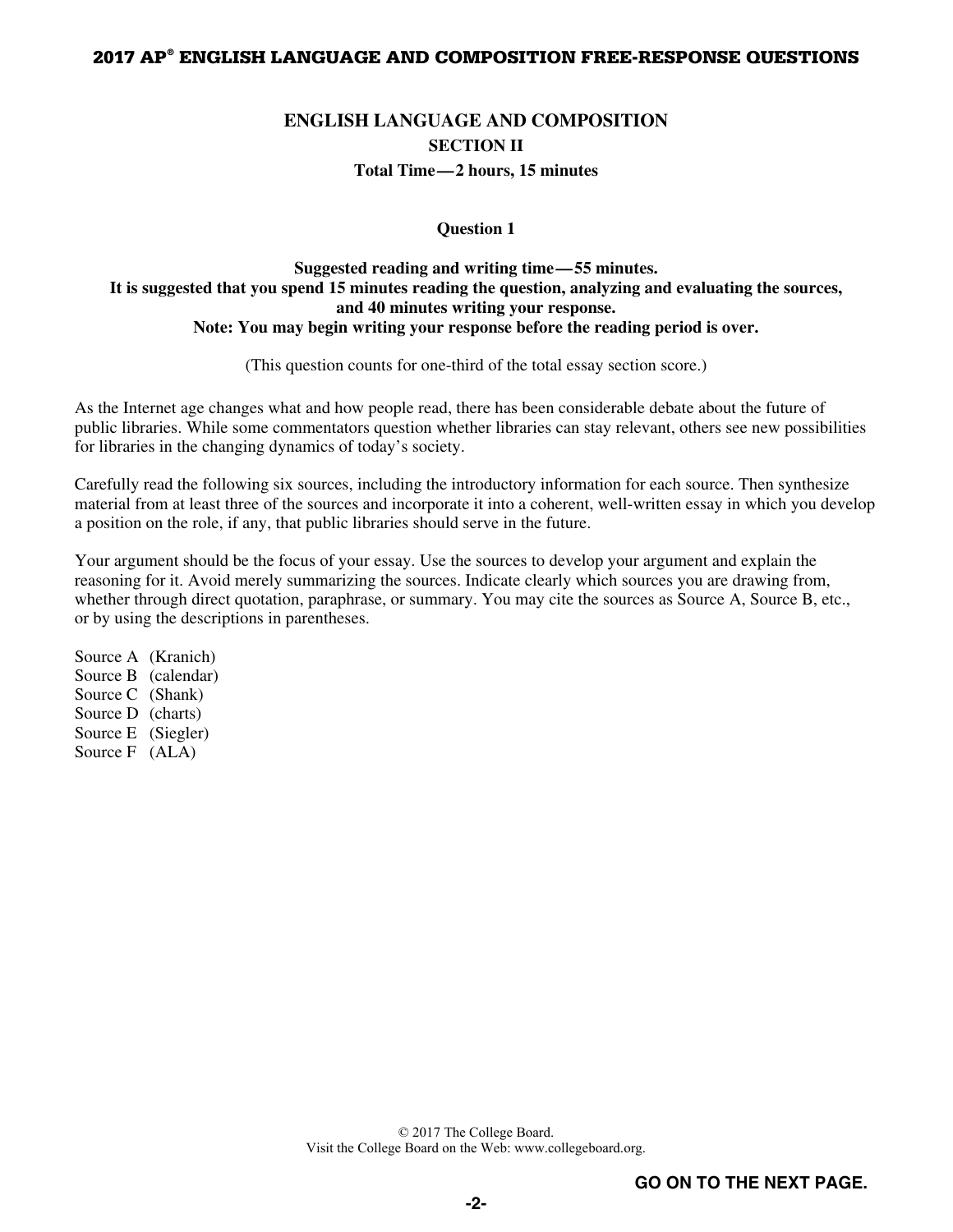**Source A** 

Kranich, Nancy. Interview by Cecilia M. Orphan. *American Democracy Project Blog*. American Democracy Project, 4 January 2011. Web. 27 June 2014.

*The following is an excerpt from an interview with Nancy Kranich, former president of the American Library Association (ALA), the main professional organization for librarians in the United States.* 

An informed public constitutes the very foundation of a democracy; after all, democracies are about discourse discourse among the people. If a free society is to survive, it must ensure the preservation of its records and provide free and open access to this information to all its citizens. It must ensure that citizens have the skills necessary to participate in the democratic process. It must allow unfettered dialogue and guarantee freedom of expression. All of this is done in our libraries, the cornerstone of democracy in our communities.

Benjamin Franklin founded the first public lending library in the 1730's. His novel idea of sharing information resources was a radical one. In the rest of the civilized world libraries were the property of the ruling classes and religion. The first significant tax-supported public libraries were organized in the mid-19<sup>th</sup> century, conceived as supplements to the public schools as well as "civilizing agents and objects of civic pride in a raw new country." (Molz and Dain 1999, p. 3). . . . Sidney Ditzion (1947, p. 74) noted that late nineteenth century public libraries continued "the educational process where the schools left off and by conducting a people's university, a wholesome capable citizenry would be fully schooled in the conduct of a democratic life." By the 1920's, Learned (1924) popularized the idea of libraries as informal education centers, followed by an American Library Association (ALA) report establishing a Board on Library and Adult Education (Keith 2007, p. 244). During World War II, President Roosevelt (1942) equated libraries and democracy, heralding their role in creating an informed citizenry.

After the war, librarians joined civic groups, politicians, and educators to rejuvenate the democratic spirit in the country. The New York Public Library, describing itself as "an institution of education for democratic living" ("Library Bill of Rights" 1948, p. 285), led a nationwide program of discussions about the meaning of the American democratic tradition and actions on issues of local concern. These programs were described by Ruth Rutzen, Chair of ALA's Adult Education Board, as ideal opportunities for libraries to assume a leadership role in their communities, proclaiming, "Let us all make our libraries active community centers for the spread of reliable information on all sides of this vital issue and for the encouragement of free discussion and action" (Preer 2008, p. 3). In 1952, ALA joined a national effort to increase voter turnout by distributing election information and organizing discussion groups and other activities in public libraries. . . . As civic programs evolved in libraries, "the group setting offered an experience of democracy as well as a consideration of it" (Preer 2001, p. 151). Just as important, libraries defined themselves as community spaces where citizens were encouraged to discuss important matters.

Repositioning libraries as informal civic learning agents fits the theory and practice of community inquiry conceived a century ago by John Dewey (1916). Dewey believed that people need the opportunity to share ideas through multiple media in order to understand and solve everyday problems together. To this formulation, libraries bring their role as boundary spanners. Whether face-to-face or virtual, libraries build learning communities that bring people with mutual interests together to exchange information and learn about and solve problems of common concern.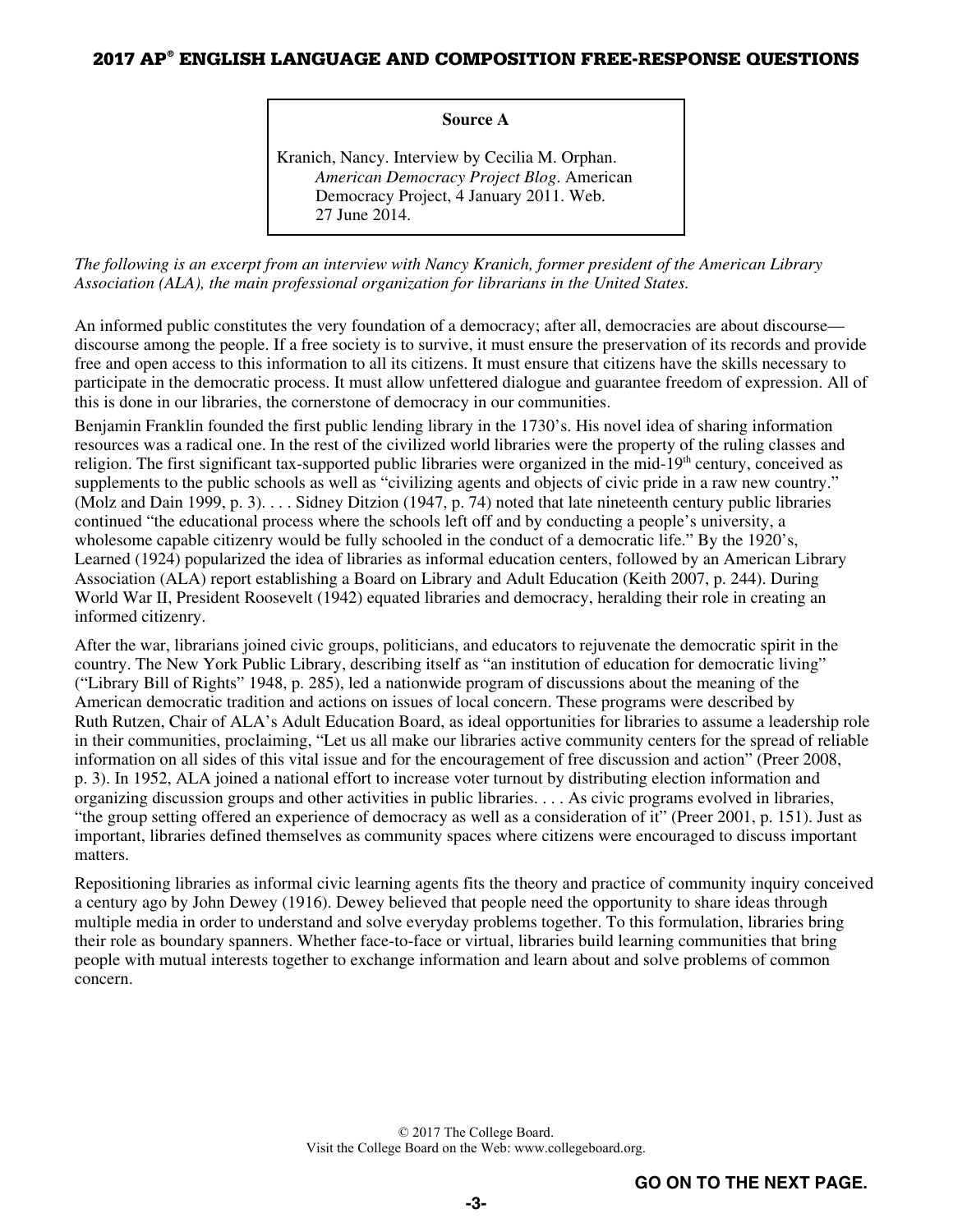Librarian of Congress Archibald Macleish (1940, p. 388) once avowed that "Librarians must become active not passive agents of the democratic process." With renewed interest in promoting civic literacy and deliberative democracy around the country, libraries are poised to grasp this cause, build civic space, and reclaim their traditional role. As Dewey once wrote, "democracy needs to be reborn in each generation and education is its midwife" (1916, p. 22). If libraries are to fulfill their civic mission in the information age, they must find active ways to engage community members in democratic discourse and community renewal. For, as [political scientist Robert] Putnam has stated parsimoniously, "Citizenship is not a spectator sport" (2000, p. 342).

American Association of State Colleges & Universities (AASCU)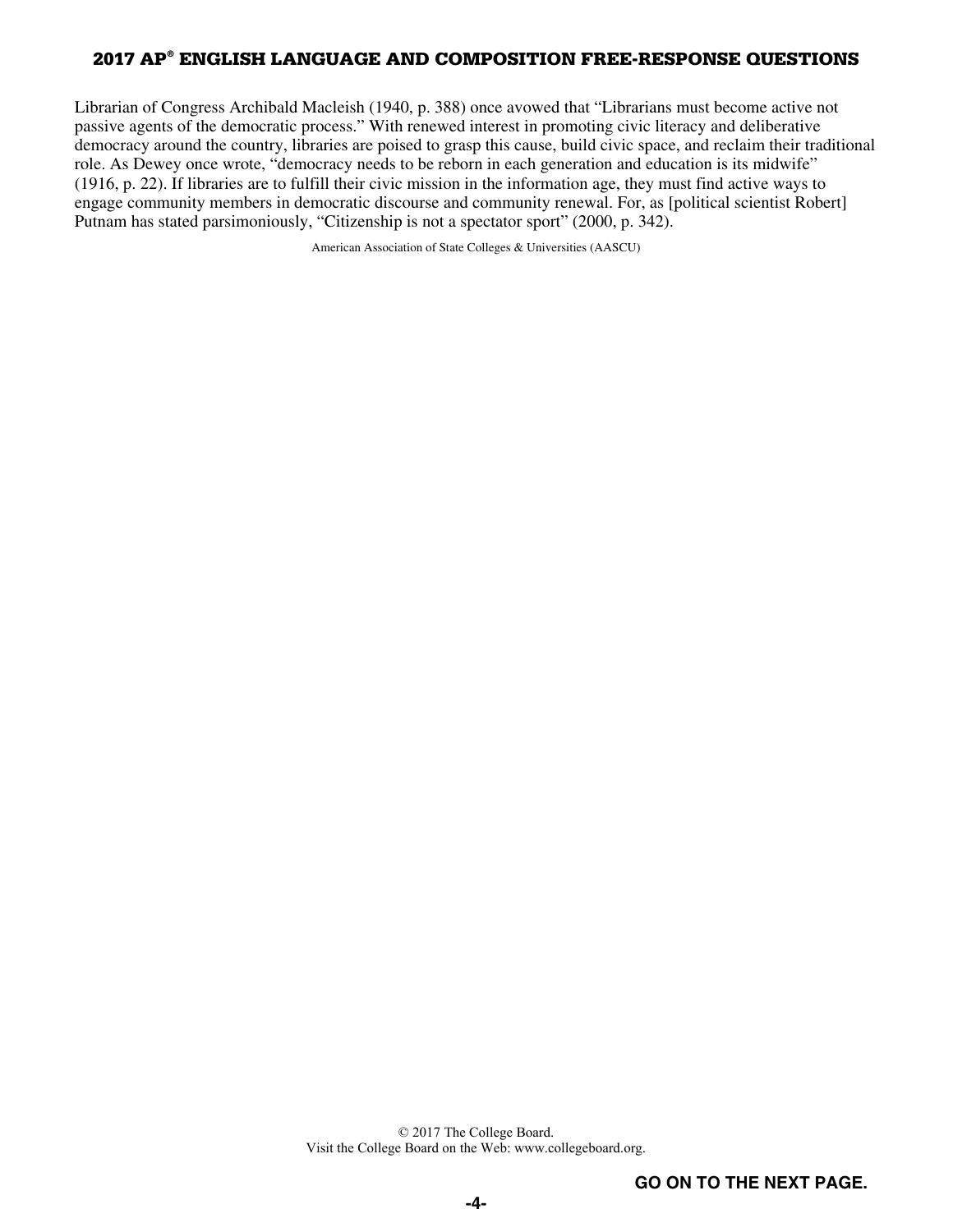#### **Source B**

*Calendar of Events.* Orland Park Public Library, June 2014. Web. 27 June 2014.

*The following is an excerpt from an Illinois public library's calendar of events.*

| <b>Sunday</b>                                                                                                                                                                                   | <b>Monday</b>                                                                                                                                         | <b>Tuesday</b>                                                                                                                                                                                  | Wednesday                                                                                                                              | <b>Thursday</b>                                                                                                                                                                                                                                                 | Friday                                                                                                                                                                                                                                                                                                                                                                    | <b>Saturday</b>                                                                                                                        |
|-------------------------------------------------------------------------------------------------------------------------------------------------------------------------------------------------|-------------------------------------------------------------------------------------------------------------------------------------------------------|-------------------------------------------------------------------------------------------------------------------------------------------------------------------------------------------------|----------------------------------------------------------------------------------------------------------------------------------------|-----------------------------------------------------------------------------------------------------------------------------------------------------------------------------------------------------------------------------------------------------------------|---------------------------------------------------------------------------------------------------------------------------------------------------------------------------------------------------------------------------------------------------------------------------------------------------------------------------------------------------------------------------|----------------------------------------------------------------------------------------------------------------------------------------|
| 1                                                                                                                                                                                               | $\overline{2}$                                                                                                                                        | $\overline{\mathbf{3}}$                                                                                                                                                                         | $\overline{\mathbf{4}}$                                                                                                                | 5                                                                                                                                                                                                                                                               | 6                                                                                                                                                                                                                                                                                                                                                                         | 7                                                                                                                                      |
| o All Day-Paws to<br><b>Read Summer</b><br>Reading Challenge<br>o 9:00 AM-10:00<br><b>Books Before</b><br>Kindergarten!<br>o 1:00 PM-Paws to<br>Read Summer<br>Reading Kick-off<br>Celebration! | o All Day-Junior<br>Page Volunteer<br>Program<br><b>Registration Begins</b>                                                                           | o 9:30 AM-Stories at<br>the Village of OP<br>Sportsplex<br>$\circ$ 10:00 AM-Terrific<br><b>Tales for Toddlers</b><br>$\circ$ 11:00 AM-Babies &<br><b>Books</b><br>o 1:00 PM-Once Upon<br>a Time | $\circ$ 9:30 AM-Orland<br>Township/Orland<br><b>Cultural Center</b><br><b>Senior Visits</b><br>$\circ$ 7:00 PM-Pilates with<br>Melanie | $\circ$ 10:00 AM-Toddler<br>Art<br>$\circ$ 11:00 AM-Once<br>Upon a Time<br>$\circ$ 6:30 PM-Night Owls<br>Storytime<br>$\circ$ 7:00 PM-Microsoft<br>Excel 2010 Part I<br>$\circ$ 7:00 PM Writer's<br>Group for Adults                                            | $\circ$ 9:30 AM-Orland<br>Township Senior<br>Drop-in Visit<br>$\circ$ 10:00 AM-Stories<br>at the Farmer's Market<br>$\circ$ 4:00 PM-(E=MC2)<br>EnvironMental Club 2<br>$\circ$ 6:15 PM-Teen Inc.<br>o 7:00 PM-Animal Figurine<br>Craft Night<br>o 7:00 PM-Cozy Corner<br><b>Bedtime Storytime</b><br>$\circ$ 7:00 PM-Meet the Artist -<br>Kathleen Garness -<br>Cancelled | o All Day-July<br>Computer<br>Volunteers<br><b>Registration Begins</b><br>$\circ$ 10:00 AM-Bright<br><b>Starts Family</b><br>Storytime |
| 8                                                                                                                                                                                               | 9                                                                                                                                                     | 10                                                                                                                                                                                              | 11                                                                                                                                     | 12                                                                                                                                                                                                                                                              | 13                                                                                                                                                                                                                                                                                                                                                                        | 14                                                                                                                                     |
| o 2:00 PM-Sunday<br>Film Series:<br>Edward, My Son                                                                                                                                              | o 9:30 AM-Nursing<br>Home Visits<br>$\circ$ 7:00 PM-Friends of $\circ$ 10:00 AM-Terrific<br>the Orland Park<br>Public Library<br><b>Board Meeting</b> | o 9:30 AM-Nursing<br><b>Home Visits</b><br><b>Tales for Toddlers</b><br>$\circ$ 11:00 AM-Babies<br>& Books<br>$\circ$ 1:00 PM-Once<br>Upon a Time<br>o 6:30 PM-Family<br>Dance Party            | $0.10:00$ AM-<br>Remember When<br>with Autumn<br>Leaves<br>o 7:00 PM-Pilates<br>with Melanie                                           | $\circ$ 10:00 AM-Music<br>Makers<br>$\circ$ 11:00 AM-Once<br>Upon a Time<br>o 2:00 PM-Corduroy<br>the Bear<br>$\circ$ 6:30 PM-Night<br>Owls Storytime<br>o 7:00 PM-Canine<br><b>Basic Obedience</b><br>Class<br>$\circ$ 7:00 PM-Microsoft<br>Excel 2010 Part II | $\circ$ 10:00 AM-Stories at the<br>Farmer's Market<br>$\circ$ 11:30 AM-Library<br><b>Ebooks for Kindle</b><br>o 2:00 PM-Dig Those<br>Divas Storytime<br>$\circ$ 4:00 PM-(E=MC2)<br>EnvironMental Club 2<br>o 7:00 PM-Book Appetit<br>o 7:00 PM-Cozy Corner<br><b>Bedtime Storytime</b>                                                                                    | $\circ$ 10:00 AM-Bright<br><b>Starts Family</b><br>Storytime                                                                           |

#### **JUNE 2014**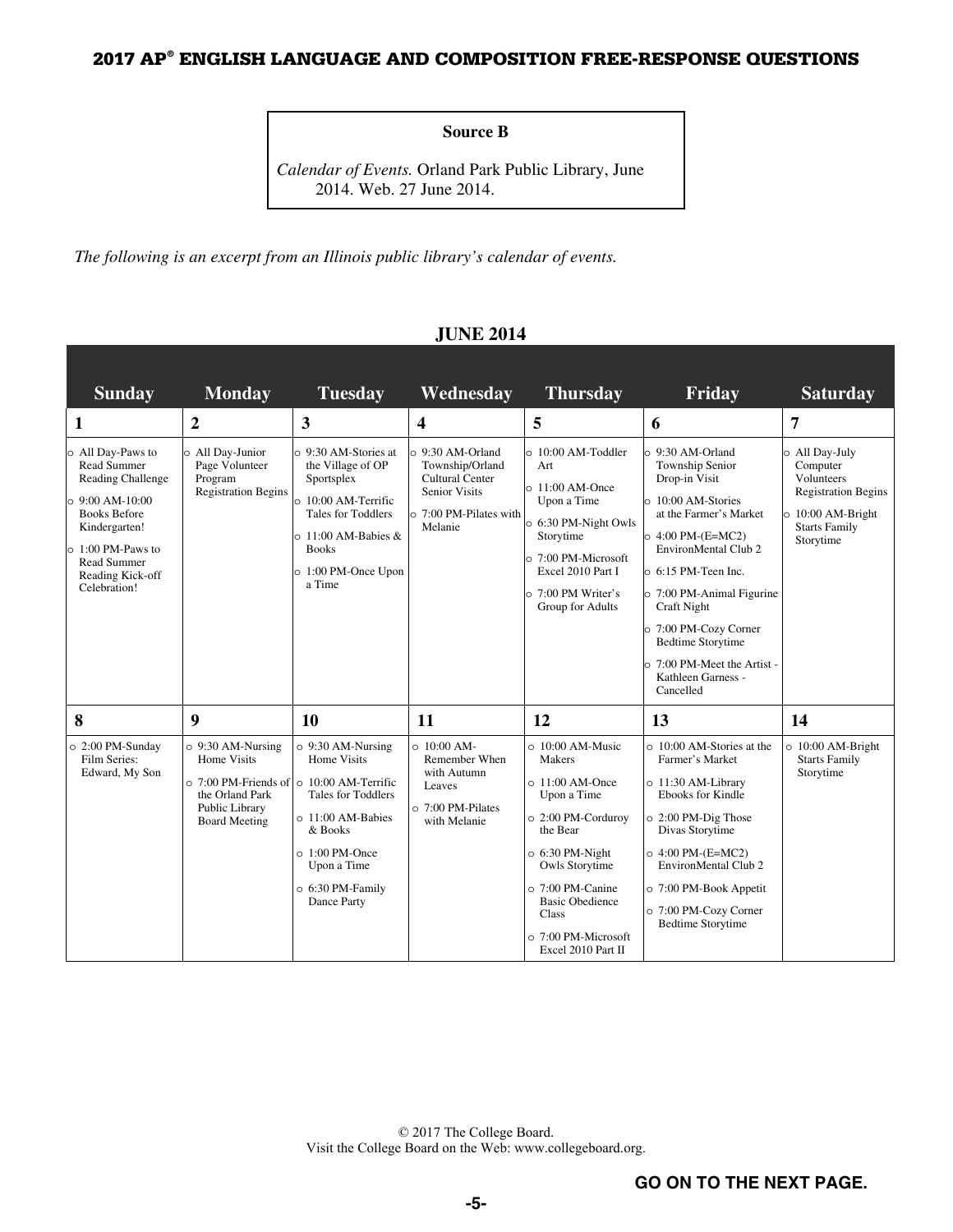#### **Source C**

Shank, Jenny. "What Is the Role of Libraries in the Age of E-Books and Digital Information?" *MEDIASHIFT: Your Guide to the Digital Media Revolution*. Public Broadcasting Service, 1 May 2012. Web. 27 June 2014.

*The following is excerpted from an article on the Web site of the Public Broadcasting Service (PBS), the largest public-funded network in the United States.* 

A recent Pew Research Center report uncovered a digital divide in the use of e-books. People less likely to use e-books include Hispanics, those without a high school diploma, the unemployed, rural Americans, and those with household incomes of less than \$30,000.

[Michael] Crandall\* said, "Without libraries, the division would be even greater, since for many people they serve as the only access point for digital information and services. Our study of library computer use found that for 22 percent of library computer users (age 14 and older), the library was their only source for access to computers and the Internet. This would suggest that similar restricted access would apply to e-books without libraries in the mix."

[Jorge] Martinez noted that libraries are finding creative ways to meet demand despite budget challenges. "In Philadelphia they are placing equipment and trainers in community organizations to make these valuable services available to their patrons at these sites, even when their regular locations are closed due to budget cutbacks. In other places, they have recreated the old bookmobile as mobile digital centers that take training, computers and Internet access to parts of their communities where there are no [library] buildings."

A recent Op-Ed put out by the Knight, Gates, and MacArthur foundations cited several other innovative uses of library resources:

"Bookmobiles have been supplemented by mobile computer labs—visiting minority communities in St. Paul to teach digital literacy classes in Spanish, Hmong, and Somali, for example. In Dover, Mass., the library has installed QR codes around town that link signs at the market and playground to community information and services. Seattle Public Library offers live chats with librarians 24 hours a day getting answers to reference questions and live homework help."

It also mentioned an initiative at the main Chicago library called YOUmedia that "lets any teen with a city library card have in-house access to computers plus video and audio recording equipment to create their own content with the help of a mentor. At another YOUmedia space in Miami, workshops help teens think critically and creatively about their lives, by teaching them to publish an autobiographical digital story, or to visualize their favorite books."

[Samantha] Becker said, "Libraries are definitely in the middle of all this [digital] action, both working very hard to provide access to e-reading materials, as well as helping patrons enter into the e-reading marketplace by exposing them to e-reading devices through lending and device petting zoos and helping them learn to use new devices in classes and one-on-one sessions with librarians."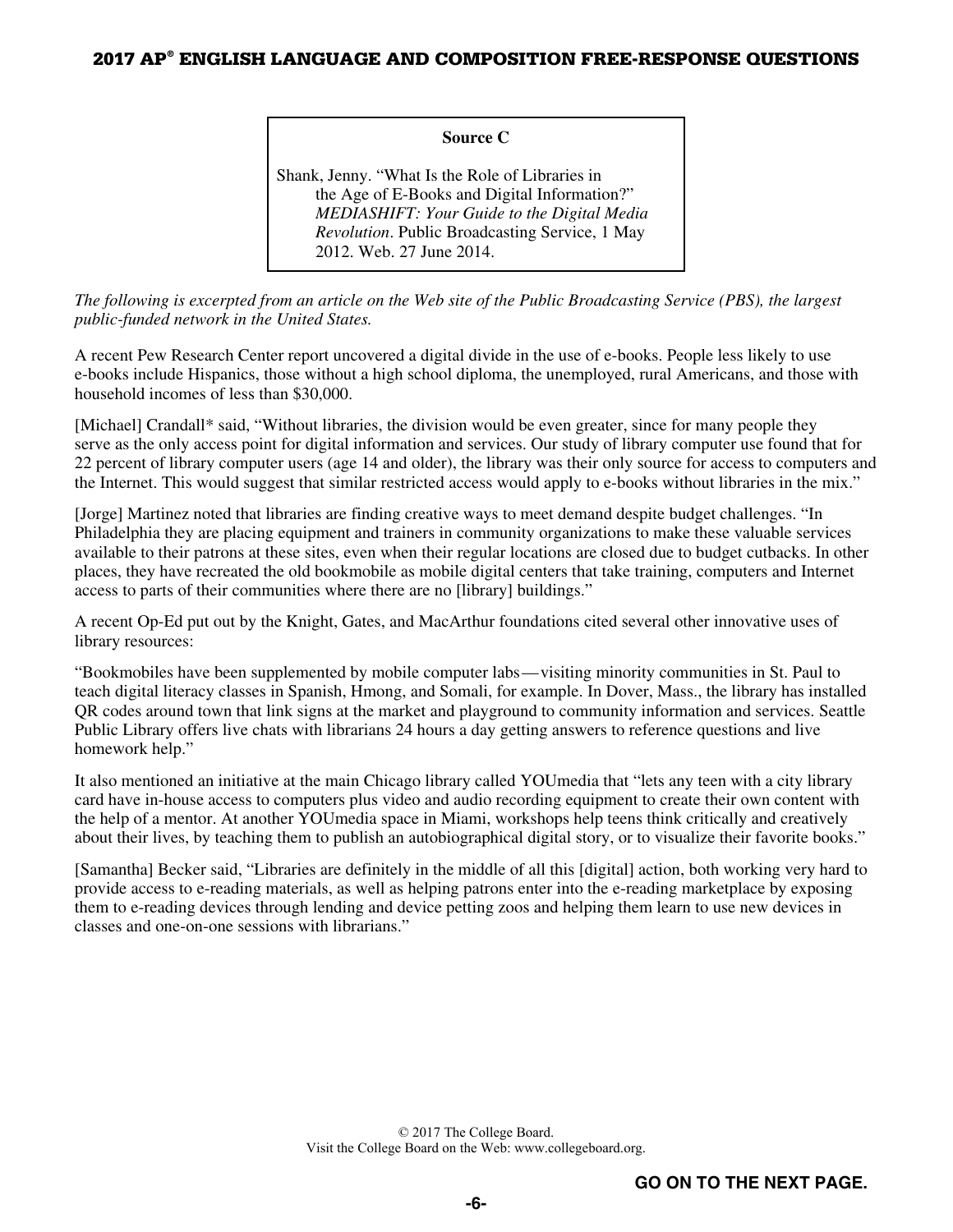Crandall said his study found that two-thirds of the library computer users asked a librarian for help in using the technology. "The ability to use the new technology may seem intuitive to many," he said, "but clearly for many others it is not, and having a community resource that is able to help people understand how to use digital technology and information, and why they might want to use it to improve the quality of their lives is something that libraries have taken on as a transformation of their traditional mission."

Martinez said the Knight Foundation's library funding will focus on "innovative projects and leaders that help to show what the library of tomorrow should be."

\* Crandall, Martinez, and Becker are library and information science researchers. Crandall and Becker are at the University of Washington; Martinez is with the Knight Foundation.

Reprinted by permission from PBS MediaShift. Copyright MediaShift LLC; mediashift.org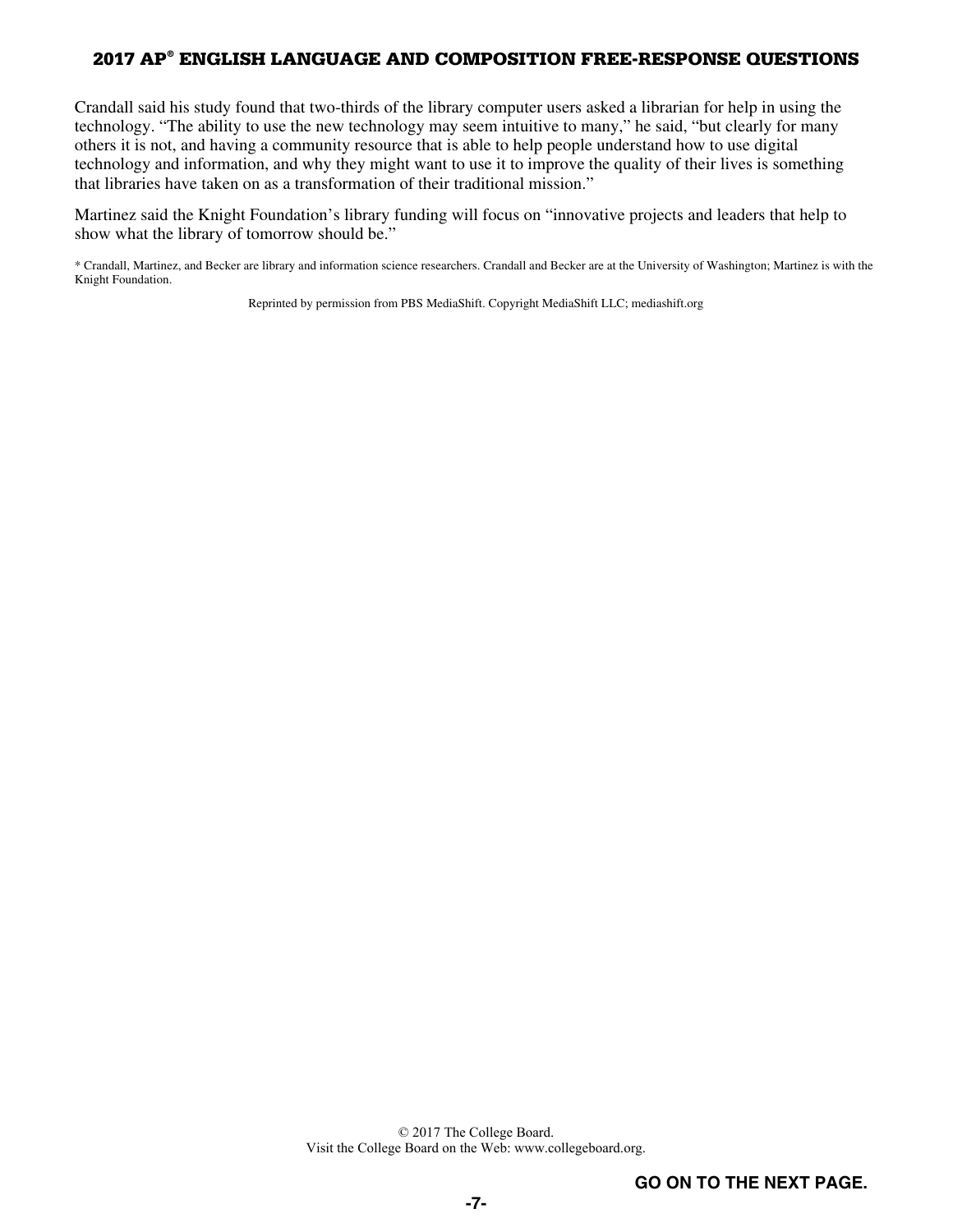#### **Source D**

Rainie, Lee. "Libraries Transformed: Research on the Changing Role of Libraries." *Pew Research Internet Project*. Pew Research Center, 23 October 2012. Web. 27 June 2014.

*The following charts were published in a report by the Pew Charitable Trust, a national research organization.* 



PERCENTAGE OF AMERICANS AGE 16 AND OVER WHO HAVE READ BOTH E-BOOKS AND PRINT BOOKS IN THE LAST TWELVE MONTHS



GOT HELP FROM A LIBRARIAN (AMONG LIBRARY USERS)

In this chart, n represents the number of people who were surveyed in each age group.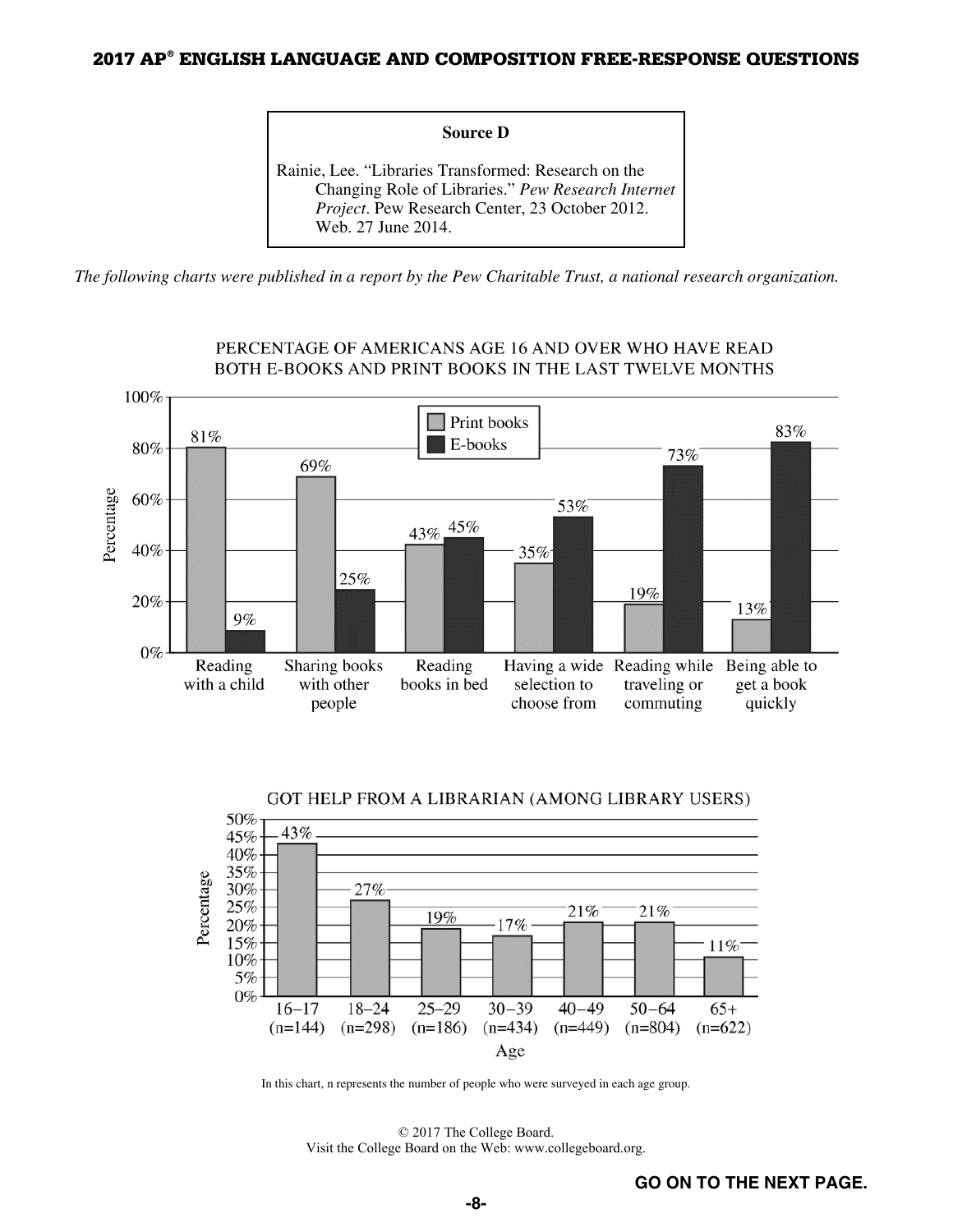#### **Source E**

Siegler, M. G. "The End of The Library." *TechCrunch.* TechCrunch, 13 October 2013. Web. 12 May 2016.

*The following is excerpted from an article posted on the Web site of an online publisher of technology industry news.* 

It's hard for me to even remember the last time I was in a library. I was definitely in one this past summer in Europe—on a historical tour. Before that, I think it was when I was in college. But even then, ten years ago, the internet was replacing the need to go to a library. And now, with e-books, I'm guessing the main reason to go to a library on a college campus is simply because it's a quiet place to study....

The point is, times have changed. And things continue to change with increasing speed. So where does that leave libraries?

Undoubtedly, some of the largest, most prestigious libraries will live on. But the people lurking in them may increasingly look like Gandalf in the bowels of Minas Tirith looking through the scrolls of Isildur.\*

Meanwhile, some other spaces currently known as libraries may live on as cultural and/or learning centers. Others like the notion of using libraries as some sort of newfangled technology demo pits. Tablets over here! 3D printers over here! One article even likened them to Apple Stores. . . .

All of these prospects for the future of libraries sound nice on paper (figuratively, not literally, of course). But I'm also worried that some of us are kidding ourselves. These theoretical places are not libraries in the ways that any of us currently think of libraries.

That's the thing: it seems that nearly everyone is actually in agreement that libraries, as we currently know them, are going away. But no one wants to admit it because calling for the end of libraries seems about as popular as the Dewey Decimal System.

It's almost like some people want to interpret anyone talking about the end of libraries as talking about the end of learning—and, by extension, the end of civilization. The reality is that learning has evolved. It's now easier than ever to look something up. And the connected world has far better access to basically infinitely more information than can be found in even the largest library—or all of them *combined*. This is all a good thing. A very good thing. Maybe the *best* thing in the history of our civilization. Yet we retain this romantic notion of libraries as cultural touchstones. Without them, we're worried we'll be lost and everything will fall apart.

So we're coming up with all these other ways to try to keep these buildings open. Co-working spaces! Media labs. Art galleries? We'll see. But it's impossible to see a world where we keep libraries open simply to pretend they still serve a purpose for which they no longer serve.

I'm sorry I have to be the one to write this. I have nothing but fond memories of libraries from my youth. Of course, I also have fond memories of bookstores. And we all know how that has turned out. . .

\* Gandalf is a fictional wizard and Isildur a fictional king in J. R. R. Tolkien's "Middle-earth" stories and novels. Minas Tirith is a fictional city and castle located in Middle-earth.

Techcrunch.com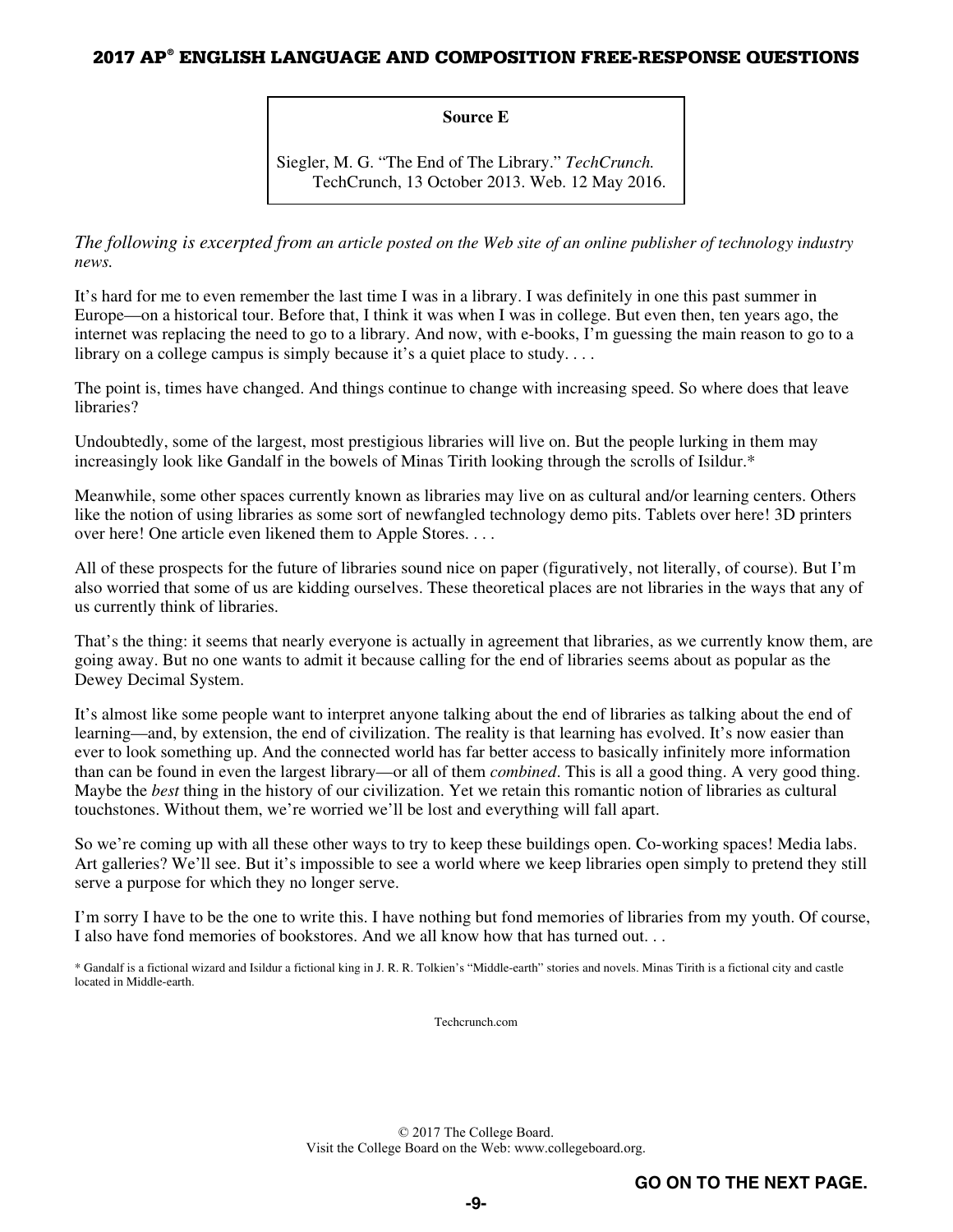**Source F** 

American Library Association. *The 2012 State of America's Libraries Report*. American Library Association, April 2012. Web. 27 June 2014.

*The following is excerpted from a report by the American Library Association.* 

### **Libraries persevere through cumulative, ongoing funding cuts**

Overall, funding for public libraries continues to be suppressed in 2011–2012 budgets, with 5% more states reporting decreased state funding for public libraries than in 2010–2011. The cumulative impact of cuts to public library funding at the state and local levels since 2008–2009 has led public libraries to continuous budget-rebalancing and tough choices regarding continuity of services.

An online survey of chief officers of state library agencies in November 2011 elicited responses from 49 of 50 states and the District of Columbia. Among the findings:

- Twenty-three states reported cuts in state funding for public libraries from 2010–2011 to 2011–2012. For three years in a row, more than 40% of participating states have reported decreased public library funding.
- Only two states reported increased funding, but one did so with a caveat. This state had experienced two cuts the previous year, followed by a legislative action to reset its program to a lower funding level.
- Seven states and the District of Columbia do not provide state funding.
- Sixteen states reported there had been no change in funding from 2010–2011 to 2011–2012.
- Only nine states anticipated decreased funding for 2012–2013 21% of last year's respondents, compared with 37% of the previous year's. That may be the light at the end of the tunnel . . . or a train coming.

Used with permission from the American Library Association. www.ala.org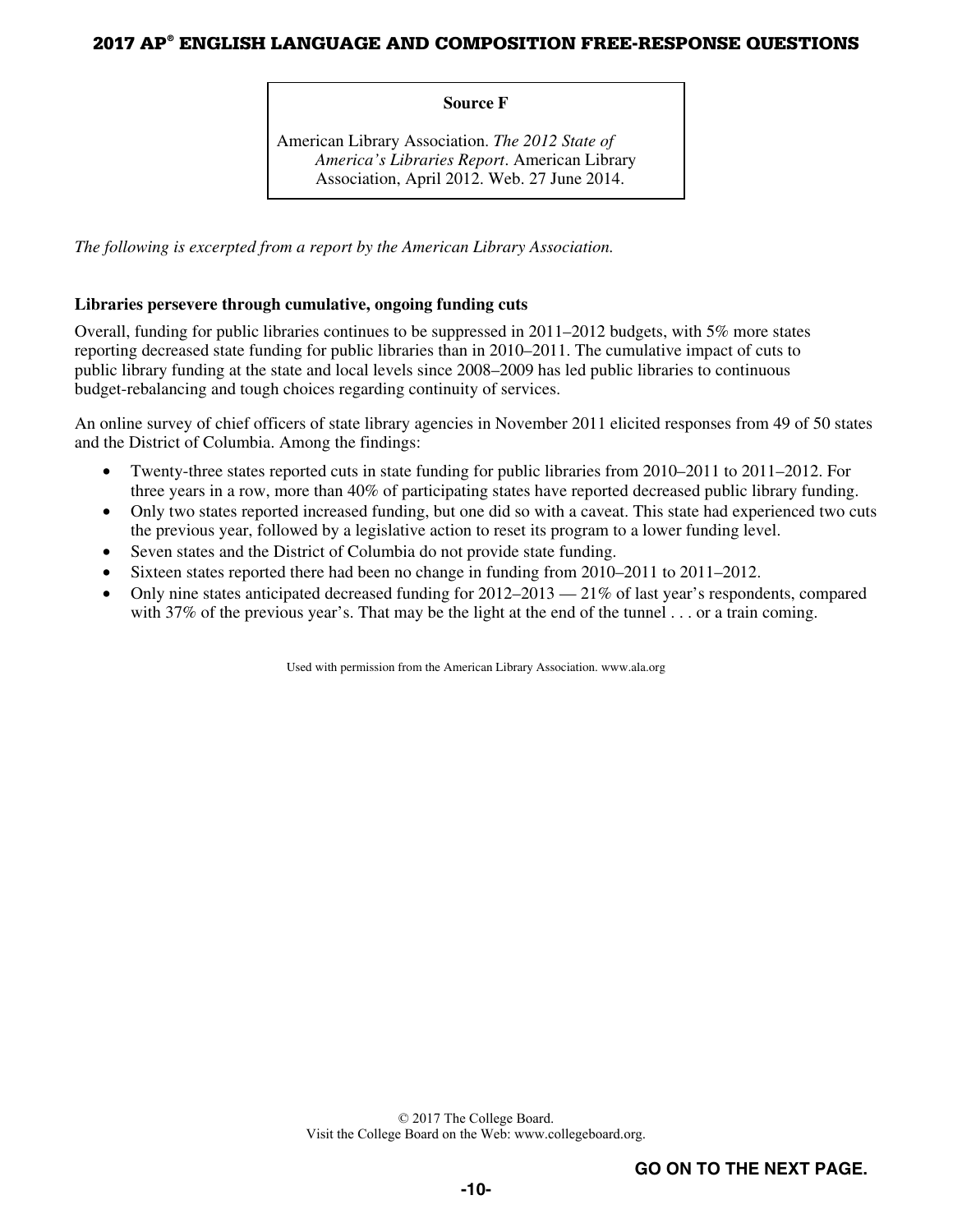#### **Question 2**

#### **Suggested time—40 minutes.**

(This question counts for one-third of the total essay section score.)

The passage below is the opening to a speech made in 1960 by American journalist and politician Clare Boothe Luce to journalists at the Women's National Press Club. In this speech, Luce went on to criticize the tendency of the American press to sacrifice journalistic integrity in favor of the perceived public demand for sensationalist stories. Read the passage carefully. Then, in a well-developed essay, analyze *how* Luce uses this introduction to prepare the audience for her message. Support your analysis of her rhetoric with specific references to the text.

I am happy and flattered to be a guest of honor on this always exciting and challenging occasion. But looking over this audience tonight, I am less happy than you might think and more challenged than you

- could know. I stand here at this rostrum invited to throw rocks at you. You have asked *me* to tell *you*  what's wrong with *you*—the American press. The subject not only is of great national significance but also has, one should say, infinite possibilities—and *10* infinite perils to the rock thrower. *Line 5*
	- For the banquet speaker who criticizes the weaknesses and pretensions, or exposes the follies and sins, of his listeners—even at their invitation does not generally evoke an enthusiastic—no less
	- *15* a friendly—response. The delicate art of giving an audience hell is always one best left to the Billy Grahams and the Bishop Sheens.\*

But you are an audience of journalists. There is no audience anywhere who should be more bored—

*20* indeed, more revolted—by a speaker who tried to fawn on it, butter it up, exaggerate its virtues, play down its faults, and who would more quickly see through any attempt to do so. I ask you only to remember that I am not a volunteer for this subject *25* tonight. You asked for it!

For what is good journalism all about? On a working, finite level it is the effort to achieve illuminating candor in print and to strip away cant. It is the effort to do this not only in matters of state,

*30* diplomacy, and politics but also in every smaller aspect of life that touches the public interest or engages proper public curiosity. It is the effort to explain everything from a summit conference to why the moon looks larger coming over the horizon than it

*35* does when it has fully risen in the heavens. It is the effort, too, to describe the lives of men—and women —big and small, close at hand or thousands of miles away, familiar in their behavior or unfamiliar in their idiosyncrasies. It is—to use the big word—the

*40* pursuit of and the effort to state the truth. No audience knows better than an audience of journalists that the pursuit of the truth, and the articulation of it, is the most delicate, hazardous, exacting, and *inexact* of tasks. Consequently, no

- *45* audience is more forgiving (I hope) to the speaker who fails or stumbles in his own pursuit of it. The only failure this audience could never excuse in any speaker would be the failure to try to tell the truth, as he sees it, about his subject.
- *50* In my perilous but earnest effort to do so here tonight, I must begin by saying that if there is much that is wrong with the American press, there is also much that is right with it.

I know, then, that you will bear with me, much as it *55* may go against your professional grain, if I ask you to accept some of the good with the bad—even though it may not make such good copy for your newspapers.

For the plain fact is that the U. S. daily press today is not inspiringly good; it is just far and away the best *60* press in the world.

<sup>\*</sup> Billy Graham, an American Christian evangelist, and Fulton John Sheen, an American Catholic archbishop, both became renowned for their religious oratory. Their speeches were widely broadcast on radio and television.